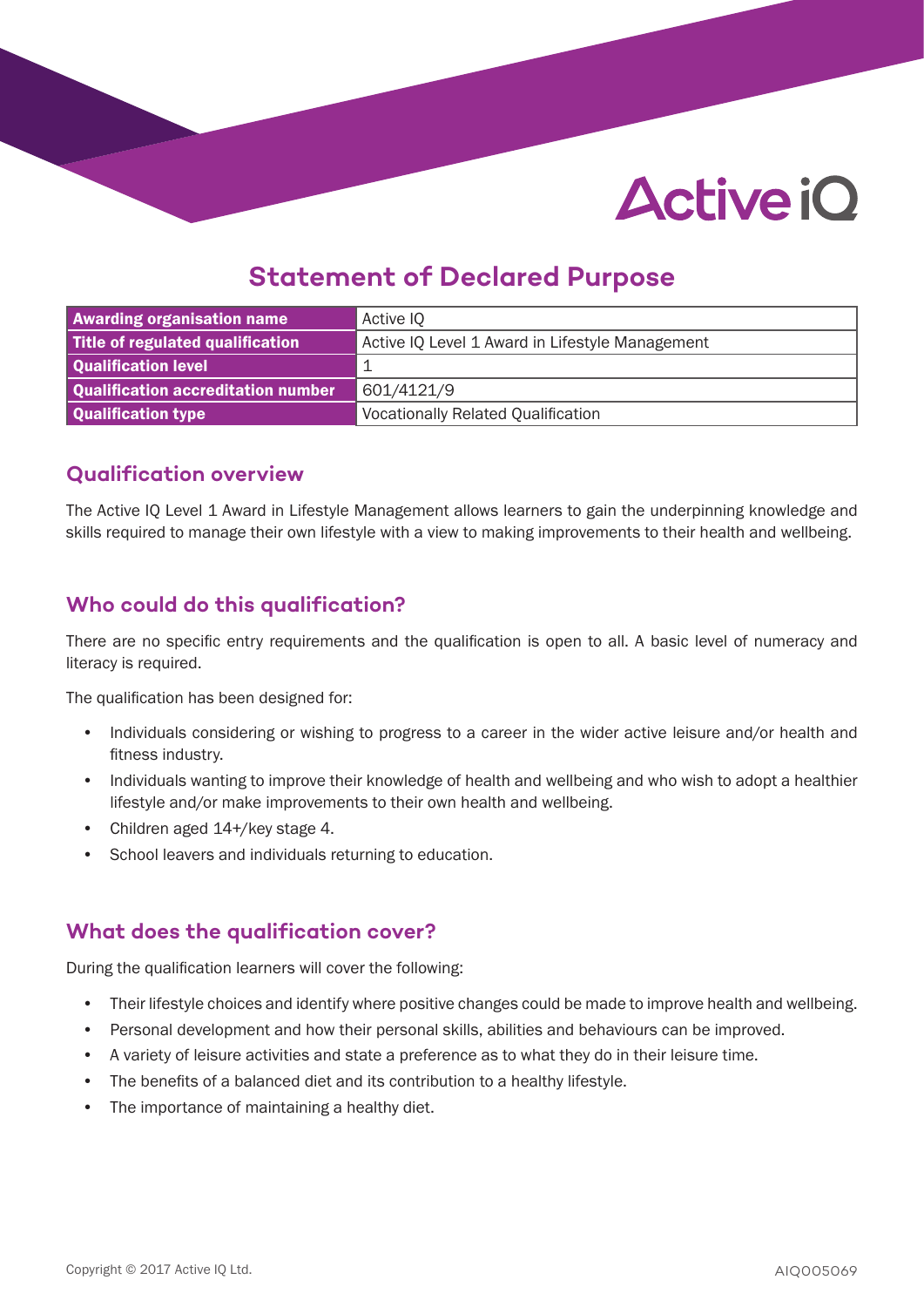## **Active iO**

## **Qualification structure**

To achieve the qualification learners must complete the three mandatory units (6 credits) from Group A and one unit (2 credits) from Group B.

#### Group A

|    | <b>Unit</b>                     | Unit<br>accreditation<br>number | <b>Level</b> | <b>Credits</b> |
|----|---------------------------------|---------------------------------|--------------|----------------|
|    | Lifestyle management            | Y/600/4343                      |              |                |
| 2. | Developing self                 | K/502/0469                      | -1           |                |
| 3. | Making the most of leisure time | K/502/0651                      | 1            |                |

#### Group B

|      | <b>Unit</b>                            | l Unit        | <b>Level</b> | <b>Credits</b> |
|------|----------------------------------------|---------------|--------------|----------------|
|      |                                        | accreditation |              |                |
|      |                                        | l number      |              |                |
| 4.   | Healthy eating in personal development | A/501/3994    | 2            |                |
| ์ 5. | Healthy eating                         | K/502/3355    | -1           |                |

## **What could this qualification lead to?**

This qualification prepares individuals for further learning or training and/or to develop knowledge and/or skills in a subject area.

## **Will the qualification support progression to further learning, and, if so, what?**

The qualification is designed to offer progression onto further learning and training, learners may progress onto the following qualifications and apprenticeship frameworks:

- Level 1 Award in Fitness and Physical Activity.
- Level 1 Award in Assisting Health-Related Activity Sessions.
- Level 2 Certificate in Gym Instructing.
- Level 2 Certificate in Leading Health-Related Activity Sessions.
- Level 2 NVQ Certificate in Activity Leadership.
- Level 2 NVQ Diploma in Instructing Exercise and Fitness.
- Intermediate Apprenticeship in Exercise and Fitness.
- Intermediate Apprenticeship in Activity Leadership.